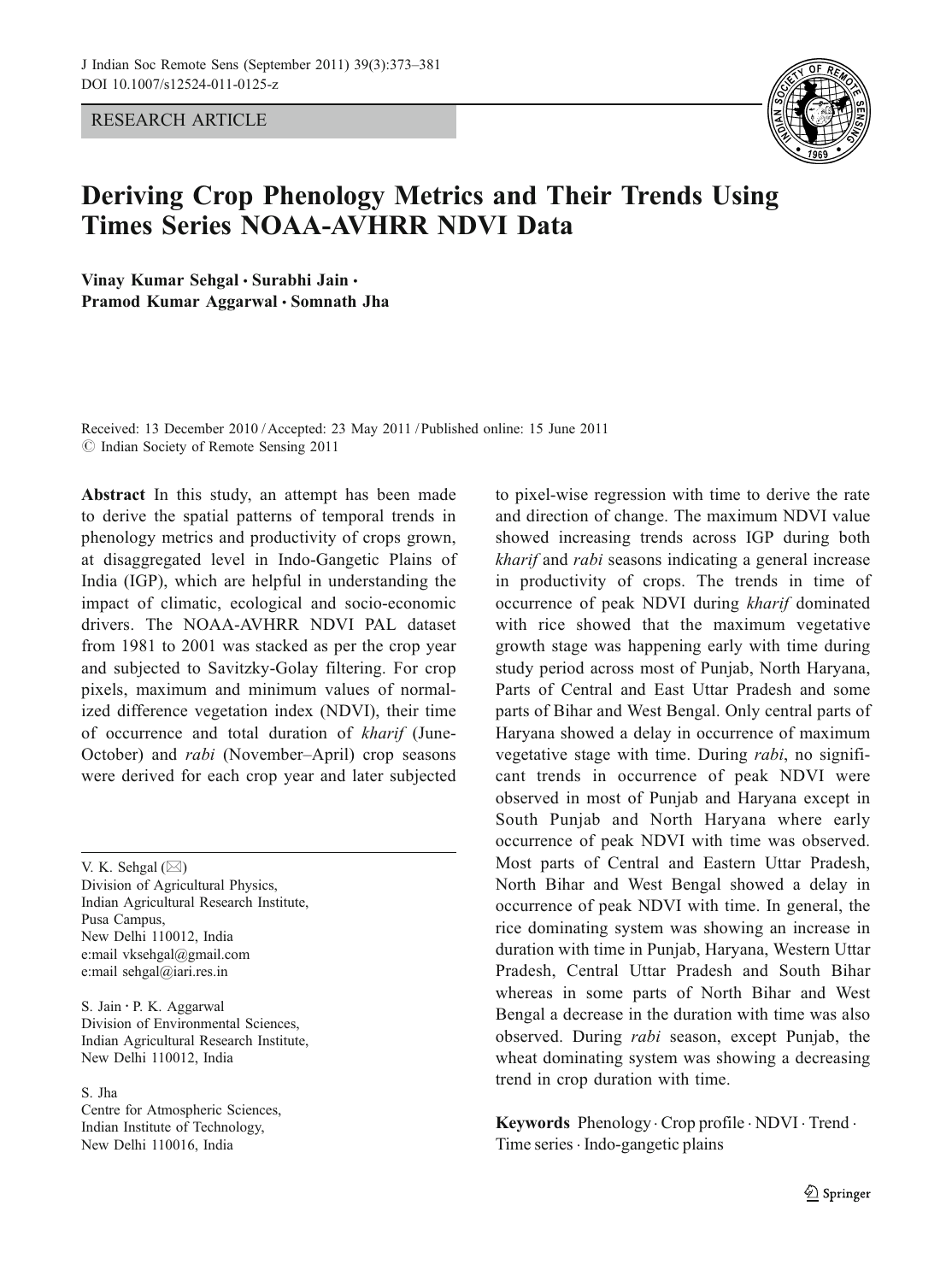# Introduction

Agro-ecosystems are one of the most dynamic systems which are having all pervasive and profound effects on functioning of bio-sphere on earth. Agro ecosystem dynamics in general is determined by meteorological factors, landscape features and human interventions. Many recent studies have shown that agro ecosystems are witnessing a general degradation, declining yields and total factor productivity (Tilman et al. [2002;](#page-8-0) Aggarwal et al. [2004](#page-7-0); Foley et al. [2005](#page-7-0)). Climate change in general and global warming in particular may be contributing to agro-ecosystem degradation (Aggarwal et al. [2004](#page-7-0)). In order to detect and study such changes, it is essential to quantify the spatial and temporal trends in agroecosystem parameters at regional scales. For such purposes, field data currently available are generally difficult to use because such data are traditionally collected at small spatial and temporal scales and vary in their type and reliability. Satellite derived remote sensing data in this context provides objective and reliable measurements of parameters which can be used for quantification of regional trends (Reed [2006\)](#page-7-0).

Many studies have reported use of time series of normalized difference vegetation index (NDVI) derived from NOAA/AVHRR, SPOT/VEGETATION and TERRA or AQUA/MODIS for quantification of regional trends in agro-ecosystem parameters and modeling response (Myneni et al. [1997;](#page-7-0) Heumann et al. [2007](#page-7-0)). Agro-ecosystem parameters derived from NDVI are crop type distribution, leaf area index (LAI), fraction absorbed photosynthetically active radiation (fAPAR), primary productivity and vegetation phenology. The derived data on vegetation phenology is of prime importance to characterize agro-ecosystem dynamics as it is highly sensitive to climatic variability besides being responsive to changes in crop production technology. Vegetation phenology is an effective indicator of intra as well as inter-annual changes in vegetation caused by climatic (van Vliet and Schwartz [2002\)](#page-8-0) and anthropogenic factors. Phenology metrics have also been used to regionally discriminate same crop having differences in sowing date and growth profile (Upadhyay et al. [2008\)](#page-8-0). As a result, the NDVI derived vegetation phenology has recently emerged as a key area of research in biosphere-atmosphere interactions, climate

change and global change biology (Myneni et al. [1997;](#page-7-0) van Vliet and Schwartz [2002](#page-8-0); Heumann et al. [2007;](#page-7-0) White et al. [2009](#page-8-0)).

Traditionally, vegetation phenology refers to the specific life cycle events and their timing based on insitu observation (Lieth [1974](#page-7-0)) but phenology from satellite is aggregate information at coarse spatial resolution that relates to the timing and rates of greening (growth) and browning (senescence), timing of maximum photosynthetic activity and duration of active growth phase at seasonal and inter-annual time scales. Many approaches of estimating phenology from time series of NDVI have been published in literature but there is no consensus on the optimal approach for producing vegetation phenology at pixel or regional scales. Zhang et al. ([2003\)](#page-8-0) identified key phenological phases of vegetation by fitting a continuous logistic function to time series of MODIS VI data and estimating phenological transition dates based on inflection point of the curve. Based on this approach global maps of annual ecosystem phenologies were produced and their comparison with in-situ measurements showed realistic estimates of phenological dates identified (Zhang et al. [2006\)](#page-8-0). White and Nemani [\(2006](#page-8-0)) used phenoregion specific normalized difference vegetation index threshold to analyze the phenological behaviour of group of pixels. Schwartz et al. [\(2002](#page-7-0)) employed a simple method of Seasonal Midpoint NDVI (SMN) in which a SMN threshold is defined to determine the start and end of season in case of broad leaf forest. Schwartz and Reed [\(2004\)](#page-7-0) showed that satellite derived start-of-season (SOS) correlate well with surface phenology model outputs for deciduous trees and mixed woodland but observed lowest correlation of 0.37 for short grasses. Zhang et al. ([2006](#page-8-0)) reported strong correspondence of phenological metrics estimated from MODIS data with temperature pattern in mid and high latitude climates, with rainfall seasonality in dry climates and with cropping patterns in agricultural areas.

Though many research studies have reported the use of satellite remote sensing based vegetation phenology determination and its application, very few studies exist on long term trends in phenology metrics of crops. So, this study was aimed at deriving the seasonal phenology metrics of agroecosystem dominant in short grasses (cereal crops) from multi-date NOAA AVHRR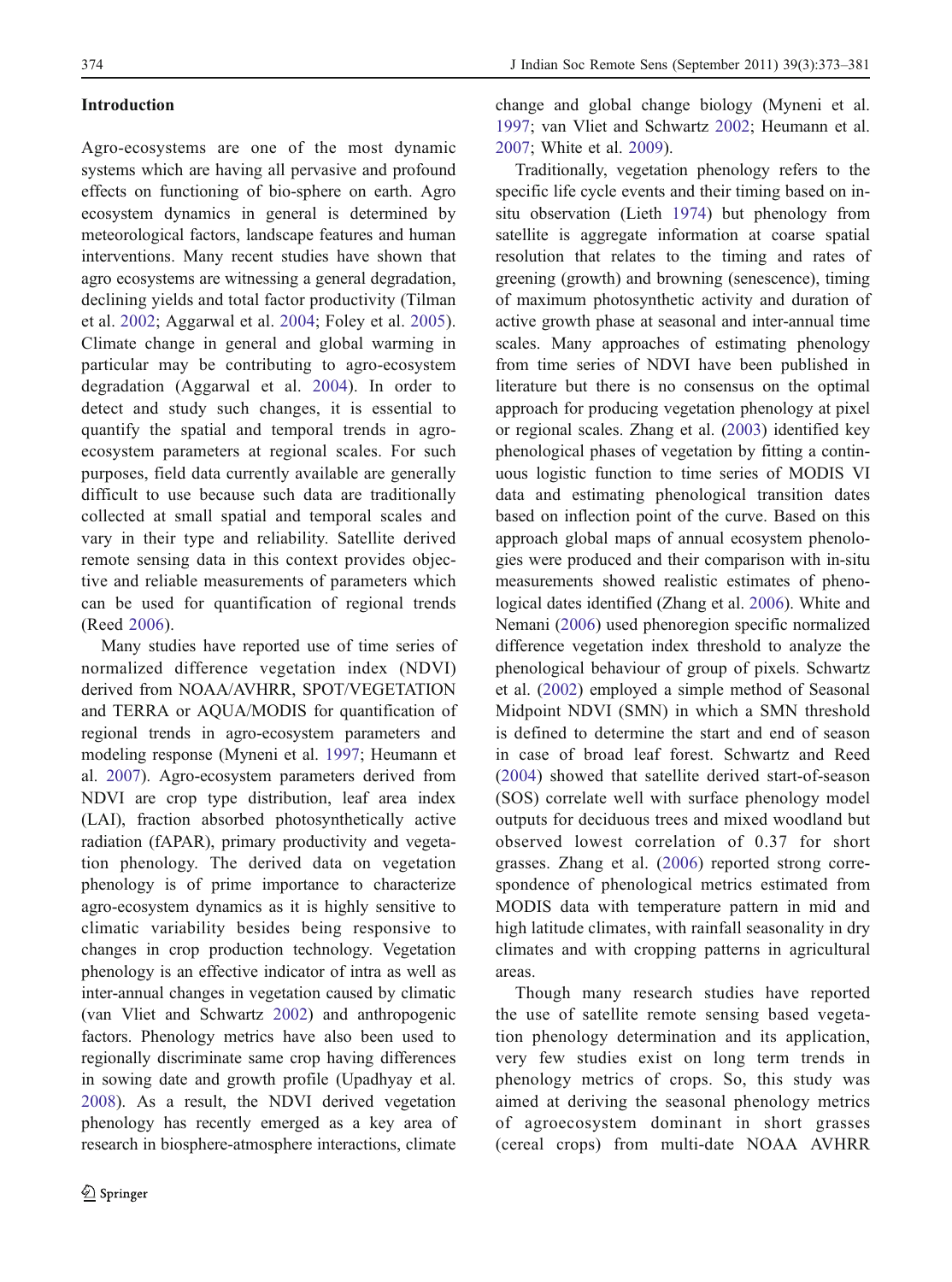PAL dataset for Indo-Gangetic plains of India (IGP) and deriving their spatio-temporal trends to characterize the agroecosystems. The phenology measures were derived separately for kharif (June-October) and rabi (November–April) crop seasons for 19 years from 1982 to 2001 and dominated by rice and wheat crops, respectively. The spatial patterns of temporal trends in phenology metrics for both the seasons were derived and analyzed at disaggregated level (pixel-wise) and at aggregated level (State wise).

## Methodology

#### Study Area

The study was carried out for Indo-Gangetic Plains (IGP) of India which are under intensive cultivation for long period. The states which falls in the Indian IGP are Punjab, Haryana, Himachal Pradesh, Uttar Pradesh (including present day Uttarakhand), Bihar (including present day Jharkhand) and West Bengal covering a total area of 57.66 Mha (Aggarwal et al. [2000\)](#page-7-0) (Fig. 1). During kharif season, rice is the dominant crop throughout IGP with some area under cotton and maize also, whereas, during rabi season wheat is the dominant crop in all States except in West Bengal where rice and potato dominate.

#### Satellite Data Pre-Processing

The overall methodology followed in this study is shown in Fig. 2 as flowchart. The study used NDVI Land data set produced as a part of NOAA/NASA Pathfinder AVHRR 8 km land (PAL) project generated from series of NOAA satellites (Smith et al. [1997\)](#page-7-0). The PAL dataset provides a continuous and uniformly processed daily and 10 days composite dataset from July 1981 to September 2001. This dataset incorporates normalization with respect to sensor calibrations, solar illumination conditions and noise due to atmospheric constituents such as aerosols, ozone etc. The dataset was downloaded from the website of distributed active archive of Goddard space flight centre. The 10-day NDVI regional dataset available for Asia continent in Goods-Homosoline projection were stacked together corresponding to each crop year i.e. June of first year to May of next year and the area corresponding to Indo-Gangetic plains of India were extracted. Though the NDVI is composited on the 10 day interval, many studies have reported diminished utility of PAL NDVI dataset due to significant residual cloud contamination, atmospheric variability, and bi-directional effects (Lovell and Graetz [2001](#page-7-0); Chen et al. [2004](#page-7-0)). So the yearly NDVI time series images were subjected to pixel wise filtering by following Savitzky-Golay filter based technique (Chen et al. [2004\)](#page-7-0). The algorithm for Savitzky-Golay filter based technique was coded in



Fig. 1 India State map showing study area (shaded) falling in Indo-Gangetic Plains



Fig. 2 Methodology flowchart for the study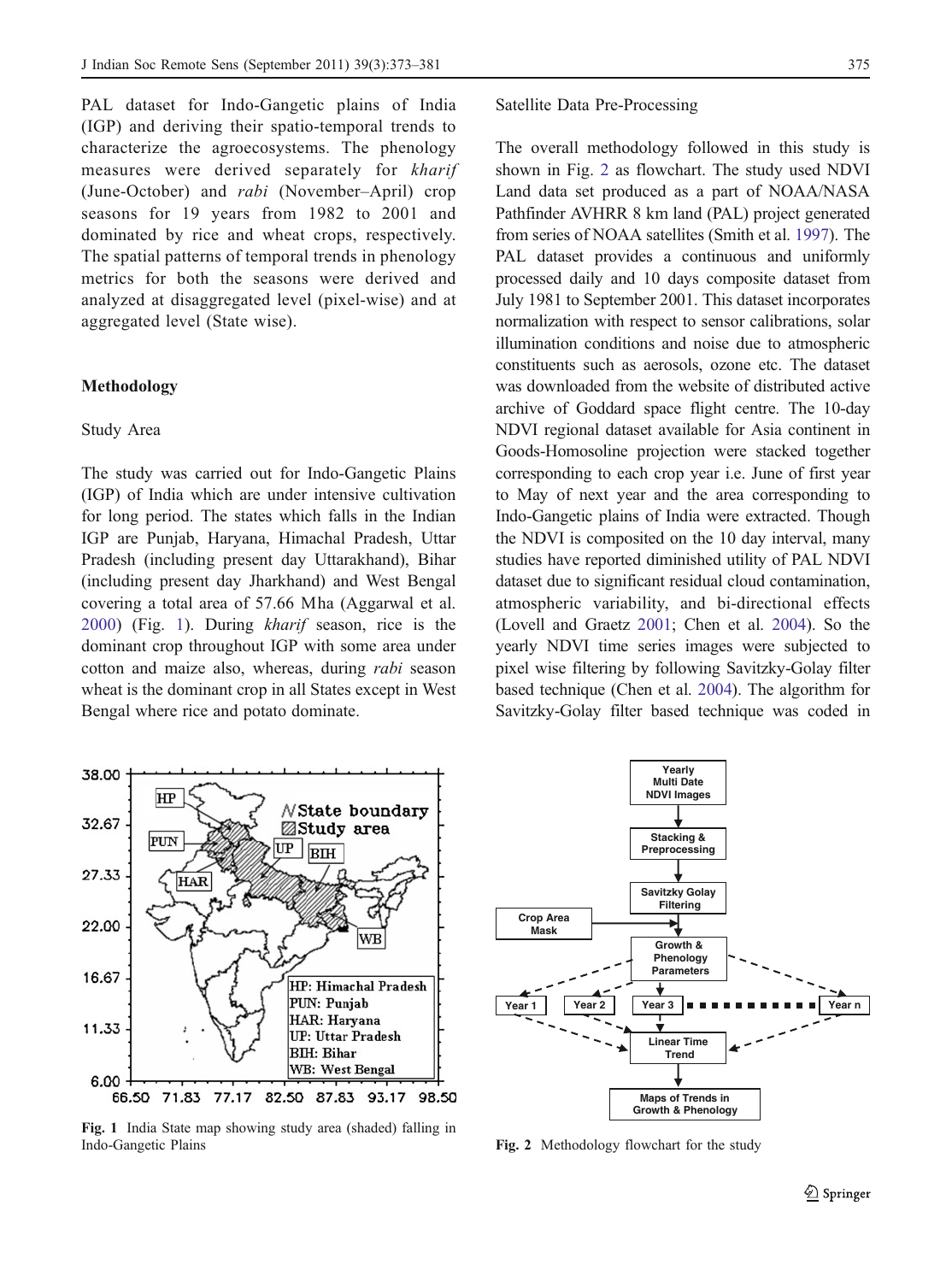IDL-ENVI™. Savitzky-Golay filter is a simple robust method to smooth out noise in NDVI time series specifically that caused primarily by cloud contamination and atmospheric variability. This method make data approach the upper NDVI envelope and to portray the NDVI change to an iteration process. The IGBP DISCover 1 km global land cover dataset (Loveland et al. [2001\)](#page-7-0) aggregated to 8 km pixel size was used to develop cropland mask based on cropland class (no. 12) for the study area. Same crop mask was used for all the years in the study.

### Computing Phenology Metrics

The phenology metrics derived for each crop pixel in the two crop seasons (kharif and rabi) across the years in this study were (Fig. 3):

- 1. Peak value of NDVI (Ym)
- 2. Time of the peak NDVI (Xm)
- 3. Time of start of the season (Xleft)
- 4. Time of end of the season (Xright)
- 5. Duration of the active growth season (FWHM)

As there is no consensus on the optimal approach for deriving vegetation phenology especially for agricultural crops, a simple approach based on fitting a second order parabolic curve to seasonal filtered NDVI profile was proposed and implemented in this study. This approach is illustrated in Fig. 3. A parabolic curve was fitted to the seasonal NDVI values as given by the following equation:

$$
aX^2 + bX + c = 0 \tag{1}
$$



Fig. 3 Schematic diagram showing phenology metrics for kharif and rabi seasons

where, a and b are coefficients, c is the constant and X refers to time. The time of maximum NDVI (Xm) was calculated as follows:

 $Xm = (-b/2a)$  $b/2a)$  (2)

The value of maximum NDVI (Ym) was computed by substituting value of Xm in Eq. 1. As the NDVI profiles were not starting from the origin but having an offset in values, so a base NDVI value  $(NDVI<sub>base</sub>)$ was chosen for each season depending on the minimum NDVI obtained between the *kharif* and rabi season profiles. The reason for choosing different NDVIbase for each pixel was to account for differences in NDVI of background soil cover which vary across study region. Though across years, NDVI<sub>base</sub> was not varying much for a pixel and a mean value could have been taken, but a different value for each year was taken as it may be superior in accounting for variation in NDVI profile data fitting for that year. The half of peak NDVI value  $(Y_{1/2})$  was computed as follows:

$$
Y_{1/2} = (Ym - NDVI_{base})/2 + NDVI_{base}
$$
 (3)

Now in order to determine the time when the  $Y_{1/2}$ value intersect the left side and right side of NDVI profile, straight line equation was fitted separately for left and right sides such that this line pass through  $Y_{1/2}$ .

$$
Y_{\text{left}} = M_{\text{left}} \cdot X + C_{\text{left}} \tag{4}
$$

$$
Y_{\text{right}} = M_{\text{right}} * X + C_{\text{right}} \tag{5}
$$

where,  $M_{\text{left}}$  and  $M_{\text{right}}$  are slopes and  $C_{\text{left}}$  and  $C_{\text{right}}$ are intercepts of straight lines for left and right sides of NDVI profile, respectively. The time of start of the season ( $X_{\text{left}}$ ), end of the season ( $X_{\text{right}}$ ) and duration of active growth season (FWHM) were calculated as follows:

$$
X_{\text{left}} = (Y_{1/2} - C_{\text{left}}) / M_{\text{left}} \tag{6}
$$

$$
X_{right} = (Y_{1/2} - C_{right})/M_{right}
$$
 (7)

$$
FWHM = X_{right} - X_{left}
$$
 (8)

It may be noted that  $X_{\text{left}}$  and  $X_{\text{right}}$  are indicator of start and end of season, respectively, but are not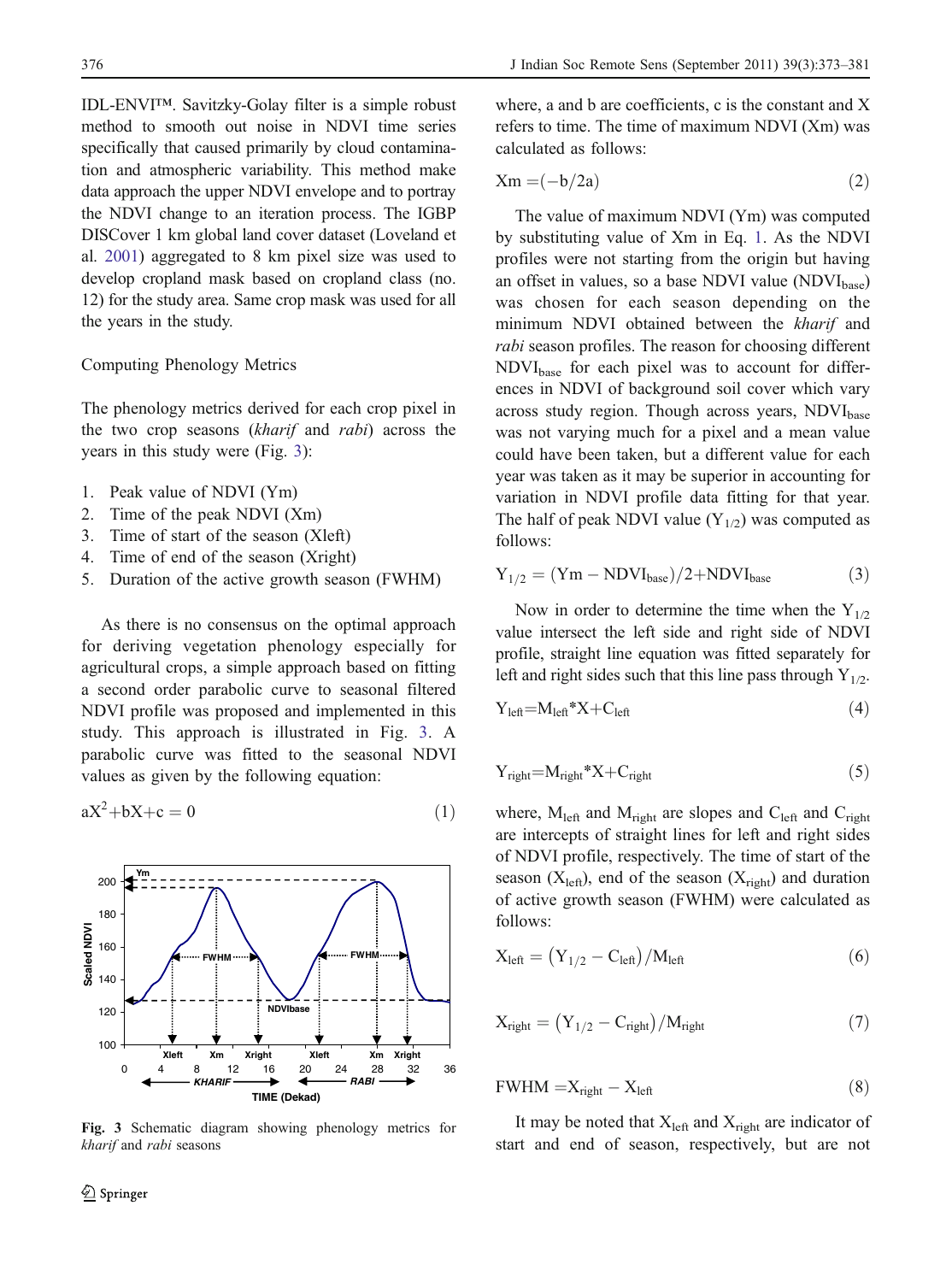actually start and end of season in true sense. These phenology metrics were computed for kharif and rabi season of each year of the study period at pixel level and were also aggregated for crop pixels at state level by computing their mean value under State mask.

## Spatial Trends in Phenology Metrics

The year-wise seasonal five phenology metrics were subjected to linear regression with time to derive the rate and direction of change in them as well as their Pearson's correlation coefficient. Based on degrees of freedom  $(n=19)$  and 90% confidence level (2-tailed), a correlation coefficient between −0.3 to 0.3 was considered no change in parameter, whereas value less than −0.3 showed a significant decreasing trend in parameter over time and a value above 0.3 showed a significant increasing trend in parameter over time at  $p < 0.1$ . The pixel wise correlation coefficient images for each parameter were density sliced as per this criteria and direction of change maps were generated for kharif and rabi seasons. Range and mean statistics of the phenology metrics were calculated at State level and for the whole IGP, separately for pixels showing significant decreasing and increasing trends.

# **Results**

State-wise percentage of net sown area (NSA) showing significant increasing and decreasing trends in different phenology metrics for kharif and rabi seasons are given in Table [1](#page-5-0). The density sliced maps of trends in phenology metrics are shown in Fig. [4](#page-5-0) for both kharif and rabi seasons.

The peak value of NDVI (Ym) showed increasing trend in both kharif and rabi seasons. Of the net sown area of IGP, about 68% in kharif and 53% in rabi was showing significant increasing trend in peak NDVI, whereas, 31% in kharif and 45% in rabi did not show any significant trend. The area showing decreasing trend in both the seasons was negligible. It indicates that crop vigour and hence crop yields (Dadhwal and Ray [2000](#page-7-0); Rajak et al. [2002\)](#page-7-0) have increased in majority of the area in IGP in both kharif and rabi seasons. The improvement in production technology leading to better management of crops is mainly responsible for increase in crop yields during the study period. Pathak et al. ([2003\)](#page-7-0) have also mentioned that rice and wheat production in IGP have shown tremendous increase during this study period.

The trends in time of occurrence of peak NDVI (Xm) during kharif dominated with rice showed that the maximum vegetative growth stage is occurring early across most of Punjab, North Haryana, Parts of Central and East Uttar Pradesh and some parts of Bihar and West Bengal. Only central parts of Haryana showed a delay in occurrence of maximum vegetative stage. Singh et al. ([2006\)](#page-7-0) also reported an early shift of about 27 days in peak vegetative stage of rice in Ludhiana district of Punjab using PAL NDVI dataset over 1981–82 to 1999–2000 period. During rabi, no significant trends in time of occurrence of peak NDVI were observed in most of Punjab and Haryana except in South Punjab and North Haryana where early occurrence of peak NDVI was observed. Most parts of Central and Eastern UP, North Bihar and West Bengal showed a delay in occurrence of peak NDVI. Overall, across IGP 26% of NSA (Net sown area) showed early occurrence of peak NDVI during kharif whereas 30% of NSA showed delay in occurrence of peak NDVI during rabi for the study period. On the average for IGP, time of peak NDVI happened 16 days early during kharif and was delayed by 19 days during rabi across IGP during 1982–2001 period.

The trends in time of start of the season (Xleft) during kharif indicated that season was starting early across Punjab, Haryana and Uttar Pradesh, whereas, in some areas of East Bihar and West Bengal, it was getting delayed. The early starting is in tandem with early occurrence of peak vegetative growth stage though their magnitudes may differ. A four-week early shift in rice puddling/transplanting activity from 1988 to 1998 in Ludhiana district of Punjab was also inferred by Singh et al. ([2006\)](#page-7-0) using SSM/I passive microwave data. During rabi, the time of start of season was getting delayed across most of Uttar Pradesh, Bihar and West Bengal but was happening early in south Punjab and north Haryana. The delay in start of rabi season matches with the similar shift in occurrence of maximum vegetative stage. In parts of Punjab and Haryana, the early start of rabi season in some areas matches with early occurrence of peak growth stage showing a clear early shift in season while in some areas it matches with no significant trend in peak growth stage indicating introduction of cultivars with longer vegetative growth stage over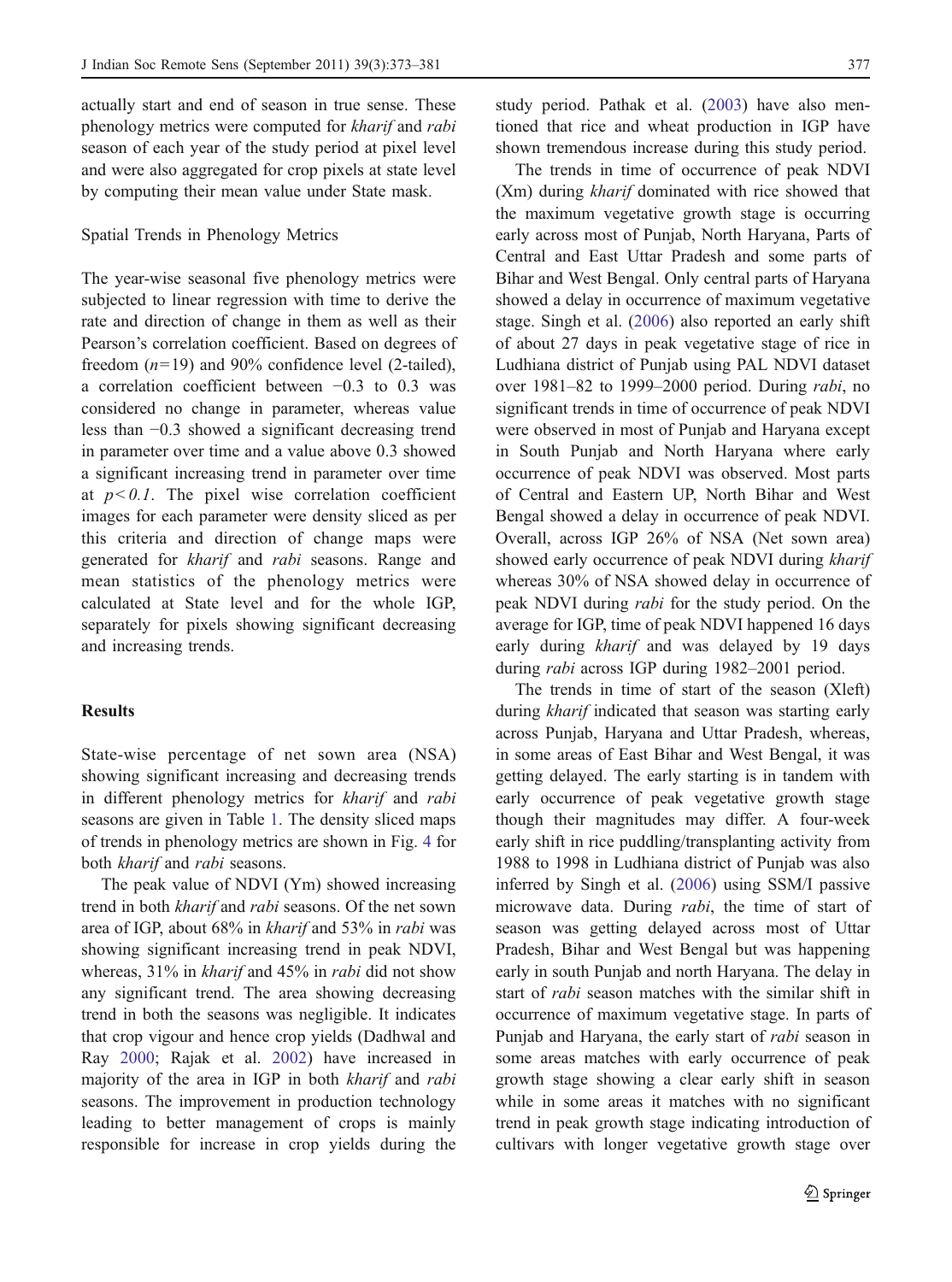<span id="page-5-0"></span>Table 1 Percentage of net sown area of States and IGP showing significant decreasing and increasing trends in different phenology metrics during kharif and rabi seasons

| <b>STATE</b>         | <b>SEASON</b> | PHENOLOGY METRIC |      |      |      |       |      |             |      |
|----------------------|---------------|------------------|------|------|------|-------|------|-------------|------|
|                      |               | Υm               |      | Xm   |      | Xleft |      | <b>FWHM</b> |      |
|                      |               | DT               | IT   | DT   | IT   | DT    | IT   | DT          | IT   |
| Punjab               | Kharif        | 0.5              | 70.5 | 63.6 | 1.3  | 59.2  | 2.1  | 10.2        | 33.7 |
|                      | Rabi          | 1.2              | 62.5 | 43.2 | 0.7  | 52.0  | 2.7  | 3.1         | 47.7 |
| Himachal Pradesh     | Kharif        | 0.0              | 51.8 | 20.3 | 5.1  | 28.5  | 2.7  | 6.4         | 28.1 |
|                      | Rabi          | 3.0              | 12.3 | 2.7  | 24.7 | 12.7  | 5.8  | 7.4         | 5.6  |
| Haryana              | Kharif        | 0.4              | 63.1 | 14.6 | 18.2 | 46.7  | 1.0  | 2.5         | 54.5 |
|                      | Rabi          | 0.1              | 92.2 | 28.0 | 4.9  | 9.6   | 22.4 | 14.7        | 12.0 |
| Uttar Pradesh        | Kharif        | 0.8              | 71.7 | 22.7 | 6.3  | 25.4  | 3.3  | 7.6         | 38.5 |
|                      | Rabi          | 0.8              | 54.2 | 5.3  | 30.4 | 3.9   | 38.9 | 24.3        | 7.1  |
| Bihar                | Kharif        | 1.4              | 65.4 | 25.8 | 3.4  | 5.3   | 19.6 | 9.1         | 22.5 |
|                      | Rabi          | 6.2              | 35.0 | 2.0  | 38.4 | 6.4   | 20.2 | 22.7        | 5.4  |
| West Bengal          | Kharif        | 0.8              | 65.1 | 22.8 | 4.5  | 7.7   | 28.1 | 17.9        | 17.4 |
|                      | Rabi          | 2.7              | 56.1 | 4.1  | 45.8 | 11.4  | 20.9 | 26.5        | 7.5  |
| Indo-Gangetic Plains | Kharif        | 0.9              | 68.1 | 25.8 | 5.8  | 22.9  | 10.3 | 9.1         | 32.4 |
|                      | Rabi          | 2.4              | 52.7 | 9.5  | 29.6 | 10.4  | 26.7 | 21.2        | 10.7 |

DT: Decreasing trend; IT: Increasing trend;

time. Across IGP, 26% of NSA showed that kharif season was happening early but getting delayed in 6% of NSA. In rabi season, 10% of NSA was showing season starting early but getting delayed in 27% of NSA. On the average across IGP, kharif season was starting 15 days early, whereas start of *rabi* season was advancing by 25 days during 1982–2001 period.

The duration of kharif season (FWHM) showed increasing trend across Punjab, Haryana, Western UP, Central UP and South Bihar whereas in some parts of South Punjab, North Bihar and West Bengal a decrease in the duration was also observed. During rabi season, except Punjab and some pockets of Haryana in Kurukshetra, Karnal and Bhiwani districts, the wheat dominating system showed a significant decreasing trend in crop duration. During kharif, 9% of NSA in IGP was showing decreasing trend and 32% of NSA was showing increasing trend in duration, whereas, during rabi, 21% of NSA was showing decreasing trend and 11% of NSA was showing increasing trend in duration. On the average across IGP, the duration of kharif season was increasing by 40 days whereas duration of rabi season was reducing by 24 days during the study period. The increase in kharif season duration may be mainly on account of increase in replacement of area under coarse rice varieties with Basmati (aromatic) type varieties which have 30–40 days more long duration. The area showing decrease in kharif duration in Punjab mainly corresponds to cotton growing belt. During rabi, the decrease in duration may be caused by two factors: (a) late start of season to accommodate extended kharif season and which may also result in early end of season caused by higher temperatures during reproductive stage of crops, and/or (b) increase in temperatures due to climate change adversely affect the duration of crop (Aggarwal [2008\)](#page-7-0). The area showing increase in rabi season duration is mainly concentrated in Punjab. It indicates that in Punjab the extended kharif season has not resulted in delay in start of rabi season. In that case, increase in kharif duration may be mainly on account of early start of season.

## **Conclusions**

The study presented a methodology of preprocessing of AVHRR-NDVI images, deriving season-wise various phenology metrics for croplands and generating

Fig. 4 Maps showing trends in different crop phenology metrics for kharif and rabi seasons in Indo-Gangetic Plains of India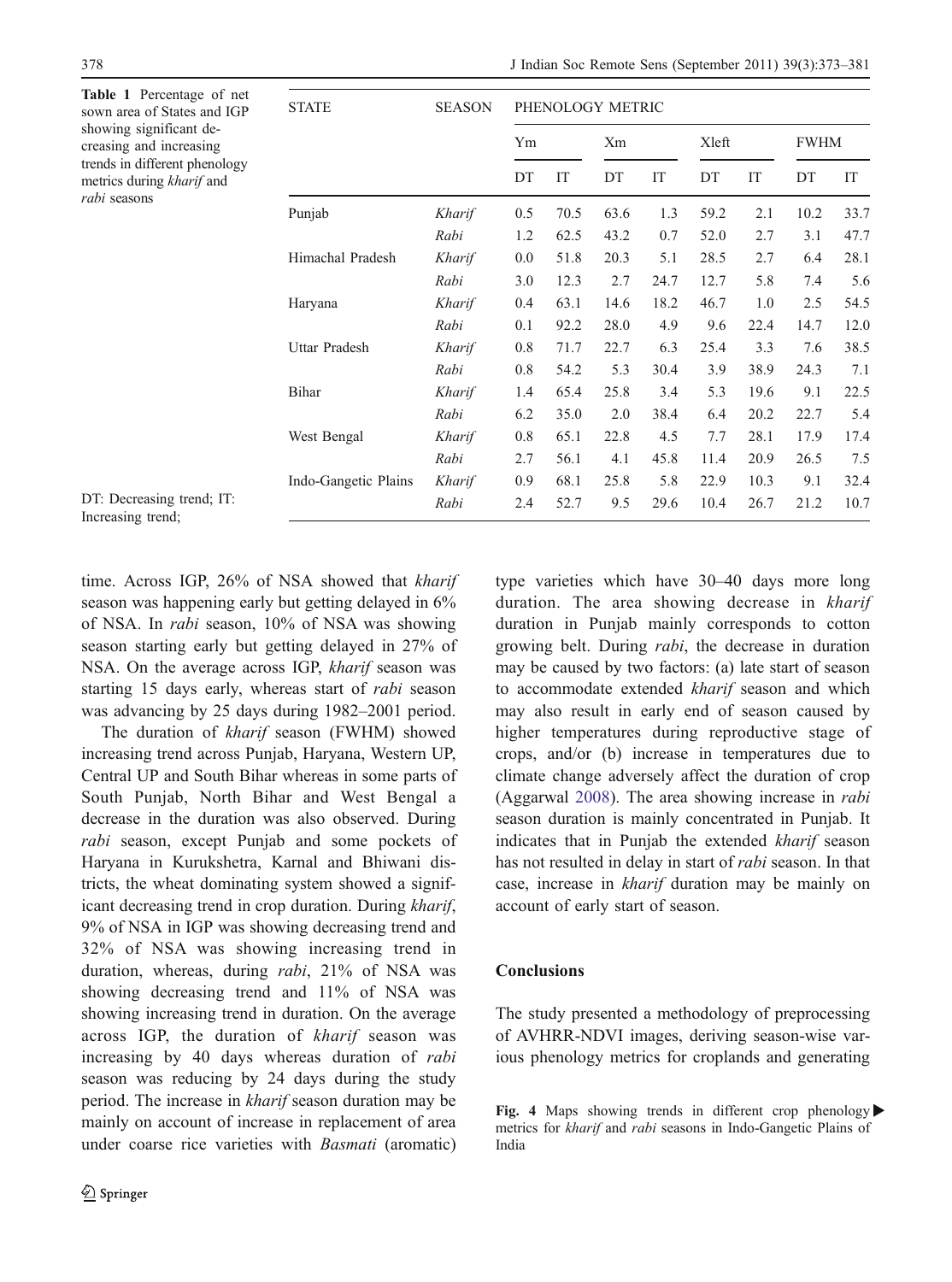

2 Springer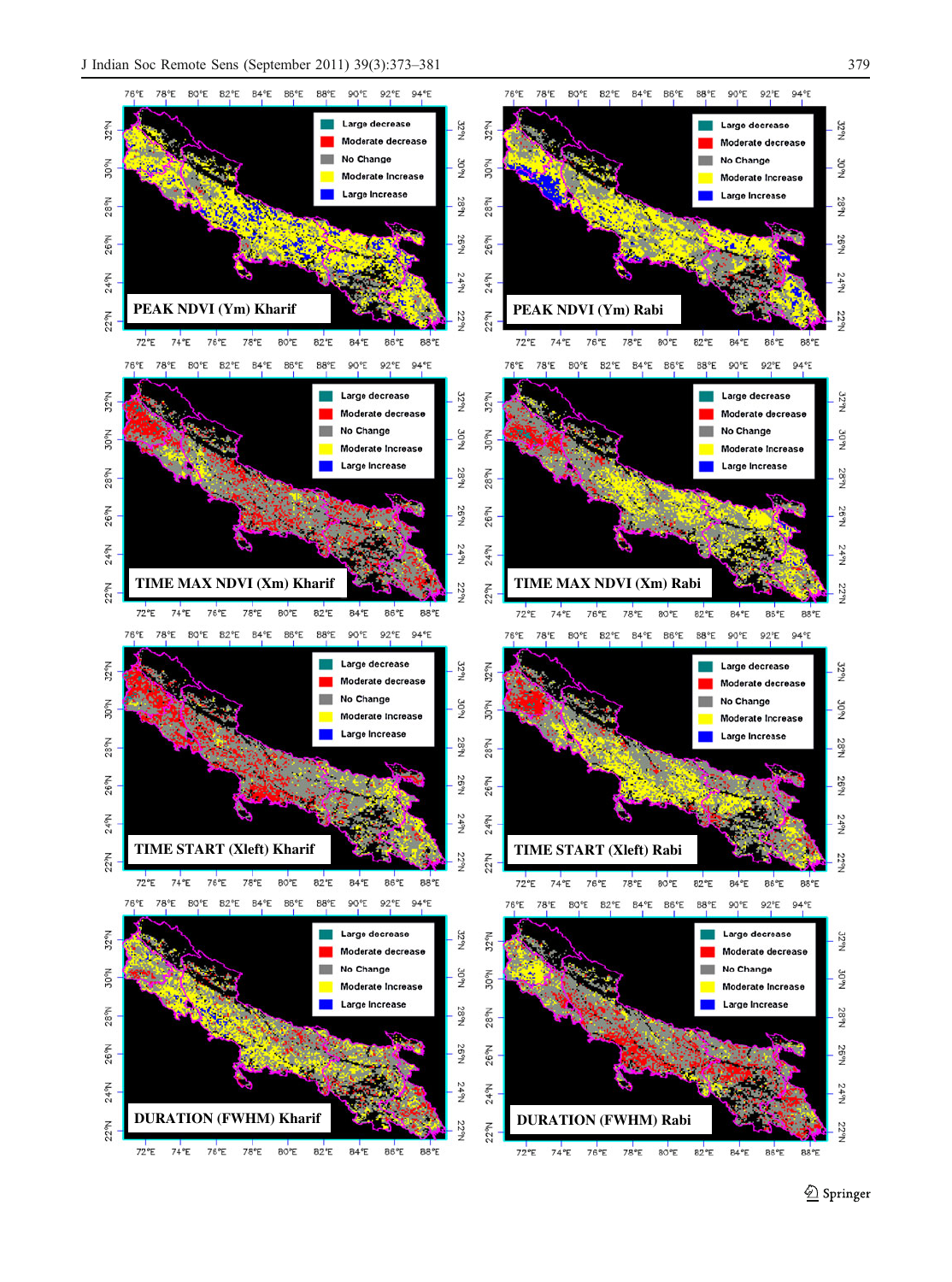<span id="page-7-0"></span>their trends during 1982–2001 period in IGP of India. Productivity of crops showed increasing trend through out the IGP during both the seasons. The phenology metrics of time of start of season, time of peak vegetative stage and duration of season were showing significant trend (either increasing or decreasing) in about 40% of NSA.

In general, the kharif season dominated with rice showed an increase in duration which is the result of early start of season resulting in early occurrence of peak vegetative stage. In contrast, the rabi season showed a decrease in duration. It was due to clear delay in start of rabi season which was also resulting in delay in time of occurrence of peak vegetative stage. Exception is Punjab state where rabi season duration showed moderate increase and an early start of season with early happening of peak vegetative stage. These trends in phenology metrics are result of a complex interaction of changes in crop varieties with different durations, changes in production technology, especially those related to fertilizer and irrigation management and changes caused due to increasing temperatures on account of global warning.

This study demonstrates usefulness of multitemporal satellite dataset for studying long term changes in agroecosystems with respect to deriving spatial patterns in trends of crop phenology metrics. Such spatial and temporal patterns are important source of information to study the impact of natural causes as well as anthropogenic interventions on agro-ecosystem in long run. Further, long term changes in climatic parameters can be related to spatial and temporal pattern of crop phenology to quantify the impact of climate change and variability on functioning of agro-ecosystem at regional scales.

Acknowledgements The study was supported and funded under Indian Council of Agricultural Research (ICAR) Network Project on "Impact, Adaptation and Vulnerability of Indian Agriculture to Climate Change".

## References

- Aggarwal, P. K. (2008). Global climate change and Indian agriculture: impacts, adaptation and mitigation. The Indian Journal of Agricultural Sciences, 78, 911–919.
- Aggarwal, P. K., Talukdar, K. K., & Mall, R. K. (2000). Potential yields of rice-wheat system in the indo-gangetic plains of India. Rice-wheat consortium paper series 10

(p. 16). New Delhi: Rice- Wheat Consortium for the Indo-Gangetic Plains.

- Aggarwal, P. K., Joshi, P. K., Ingramc, J. S. I., & Gupta, R. K. (2004). Adapting food systems of the indo-gangetic plains to global environmental change: key information needs to improve policy formulation. Environmental Science & Policy, 7, 487–498.
- Chen, J., Jönsson, P., Tamura, M., ZhiHui, Gu, Matsushita, B., & Eklundh, L. (2004). A simple method for reconstructing a high-quality NDVI time-series data set based on the savitzky-golay filter. Remote Sensing of Environment, 91 (3–4), 332–344.
- Dadhwal, V. K., & Ray, S. S. (2000). Crop assessment using remote sensing – part II: crop condition and yield assessment. Indian Journal of Agricultural Economics, 55(2), 55–67.
- Foley, J. A., Defries, R., Asner, G. P., Barford, C., Bonan, G., & Carpenter, S. R. (2005). Global consequences of land use. Science, 309, 570–574.
- Heumann, B. W., Seaquist, J. W., Eklundh, L., & Jönsson, P. (2007). AVHRR derived phenological change in the Sahel and Soudan, Africa, 1982–2005. Remote Sensing of Environment, 108, 385–392.
- Lieth, H. (1974). Purposes of a phenology book. In H. Lieth (Ed.), Phenology and Seasonality Modeling (pp. 3–19). New York: Springer-Verlag.
- Lovell, J. L., & Graetz, R. D. (2001). Filtering pathfinder AVHRR land NDVI data for Australia. International Journal of Remote Sensing, 22(13), 2649–2654.
- Loveland, T. R., Reed, B. C., Brown, J. F., Ohlen, D. O., Zhu, J., & Yang, L. (2001). Development of a global landcover characterstics database and IGBP DISCover from 1 km AVHRR data. International Journal of Remote Sensing, 21 (6/7), 1303–1330.
- Myneni, R. B., Keeling, C. D., Tucker, C. J., Asrar, G., & Nemani, R. R. (1997). Increased plant growth in the north high latitudes from 1981 to 1991. Nature, 386, 698–702.
- Pathak, H., Ladha, J. K., Aggarwal, P. K., Peng, S., Das, S., & Singh, Y. (2003). Trends of climatic potential and on-farm yields of rice and wheat in the Indo-Gangetic Plains. Field Crops Research, 80, 223–234.
- Rajak, D. R., Oza, M. P., Bhagia, N., & Dadhwal, V. K. (2002). Relating wheat spectral profile parameters to phenology and yield. In: Int. Arch. Photogramm. Remote Sens. Spatial Inf. Sci., XXXIV, part 7, pp. 363–367.
- Reed, B. C. (2006). Trend analysis of time-series phenology of north America derived from satellite data. GIScience & Remote Sensing, 43, 24–38.
- Schwartz, M. D., & Reed, B. C. (2004). Surface phenology and satellite sensor-derived onset of greenness: an initial comparison. International Journal of Remote Sensing, 20, 3451–3457.
- Schwartz, M. D., Reed, B. C., & White, M. A. (2002). Assessing satellite derived start-of-season (SOS) measures in the conterminous USA. International Journal of Climatology, 22(14), 1793–1805.
- Smith, P. M., Kalluri, S. N. V., Prince, S. D., & DeFries, R. S. (1997). The NOAA/NASA Pathfinder AVHRR 8 km land data set. Photogrammetric Engineering & Remote Sensing, 63, 12–31.
- Singh, R. P., Oza, S. R., & Pandya, M. R. (2006). Observing long-term changes in rice phenology using NOAA–